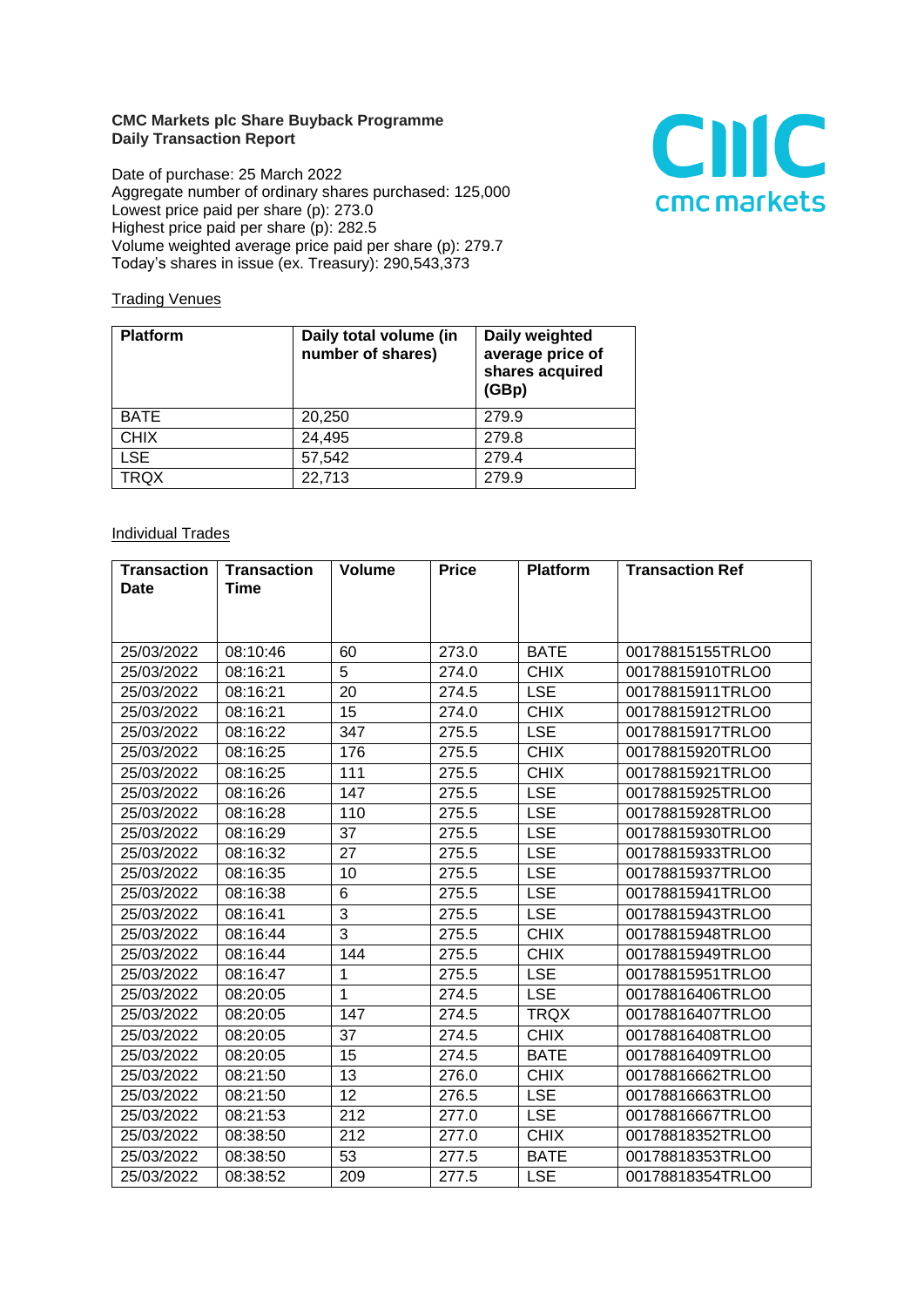| 25/03/2022               | 08:38:54             | 153              | 278.5          | <b>CHIX</b>        | 00178818359TRLO0                     |
|--------------------------|----------------------|------------------|----------------|--------------------|--------------------------------------|
| 25/03/2022               | 08:38:54             | 52               | 278.5          | <b>CHIX</b>        | 00178818360TRLO0                     |
| 25/03/2022               | 08:38:54             | 4                | 278.5          | <b>CHIX</b>        | 00178818361TRLO0                     |
| 25/03/2022               | 08:38:54             | 500              | 279.0          | <b>LSE</b>         | 00178818362TRLO0                     |
| 25/03/2022               | 08:38:55             | 220              | 279.0          | <b>LSE</b>         | 00178818363TRLO0                     |
| 25/03/2022               | 08:39:55             | 219              | 278.0          | <b>TRQX</b>        | 00178818470TRLO0                     |
| 25/03/2022               | 08:39:55             | 55               | 278.0          | <b>LSE</b>         | 00178818471TRLO0                     |
| 25/03/2022               | 08:39:55             | 48               | 278.0          | <b>CHIX</b>        | 00178818472TRLO0                     |
| 25/03/2022               | 08:39:55             | 48               | 278.0          | <b>BATE</b>        | 00178818473TRLO0                     |
| 25/03/2022               | 08:39:55             | 172              | 278.0          | <b>CHIX</b>        | 00178818474TRLO0                     |
| 25/03/2022               | 08:39:55             | 172              | 278.0          | <b>BATE</b>        | 00178818475TRLO0                     |
| 25/03/2022               | 08:39:55             | 54               | 278.0          | <b>LSE</b>         | 00178818476TRLO0                     |
| 25/03/2022               | 08:43:33             | 107              | 280.0          | <b>CHIX</b>        | 00178819173TRLO0                     |
| 25/03/2022               | 08:43:33             | 15               | 280.0          | <b>CHIX</b>        | 00178819174TRLO0                     |
| 25/03/2022               | 08:43:33             | 121              | 279.5          | <b>LSE</b>         | 00178819175TRLO0                     |
| 25/03/2022               | 08:43:34             | 245              | 279.5          | <b>LSE</b>         | 00178819177TRLO0                     |
| 25/03/2022               | 08:43:34             | 461              | 279.5          | <b>LSE</b>         | 00178819178TRLO0                     |
| 25/03/2022               | 08:43:34             | 370              | 279.5          | <b>LSE</b>         | 00178819179TRLO0                     |
| 25/03/2022               | 08:43:34             | 172              | 279.5          | <b>LSE</b>         | 00178819180TRLO0                     |
| 25/03/2022               | 08:43:34             | 142              | 279.5          | <b>LSE</b>         | 00178819181TRLO0                     |
| 25/03/2022               | 08:43:34             | 76               | 279.0          | <b>LSE</b>         | 00178819182TRLO0                     |
| 25/03/2022               | 08:44:43             | 121              | 279.0          | <b>TRQX</b>        | 00178819397TRLO0                     |
| 25/03/2022               | 08:44:43             | 1,166            | 279.0          | <b>CHIX</b>        | 00178819398TRLO0                     |
| 25/03/2022               | 08:44:43             | 122              | 279.0          | <b>BATE</b>        | 00178819399TRLO0                     |
| 25/03/2022               | 08:44:53             | 42               | 279.5          | <b>TRQX</b>        | 00178819445TRLO0                     |
| 25/03/2022               | 08:44:53             | 454              | 279.5          | <b>LSE</b>         | 00178819446TRLO0                     |
| 25/03/2022               | 08:44:53             | 412              | 279.5          | <b>TRQX</b>        | 00178819447TRLO0                     |
| 25/03/2022               | 08:44:53             | 52               | 279.5          | <b>CHIX</b>        | 00178819448TRLO0                     |
| 25/03/2022               | 08:44:53             | 403              | 279.5          | <b>CHIX</b>        | 00178819449TRLO0                     |
| 25/03/2022               | 08:44:56             | 309              | 279.5          | <b>LSE</b>         | 00178819454TRLO0                     |
| 25/03/2022               | 08:55:13             | 433              | 279.0          | <b>TRQX</b>        | 00178821162TRLO0                     |
| 25/03/2022               | 08:55:13             | 434              | 279.0          | <b>CHIX</b>        | 00178821163TRLO0                     |
| 25/03/2022               | 08:55:13             | 309              | 279.0          | <b>BATE</b>        | 00178821164TRLO0                     |
| 25/03/2022               | 08:55:13             | $\overline{371}$ | 279.0          | <b>LSE</b>         | 00178821165TRLO0                     |
| 25/03/2022               | 08:55:13             | 281              | 279.0          | <b>TRQX</b>        | 00178821166TRLO0                     |
| 25/03/2022               | 08:55:13             | 90               | 279.0          | <b>TRQX</b>        | 00178821167TRLO0                     |
| 25/03/2022               | 09:04:54             | 106              | 279.5          | <b>LSE</b>         | 00178823310TRLO0                     |
| 25/03/2022               | 09:05:54             | 308              | 280.0          | <b>CHIX</b>        | 00178823453TRLO0                     |
| 25/03/2022               | 09:05:54             | 297              | 280.5          | <b>BATE</b>        | 00178823454TRLO0                     |
| 25/03/2022               | 09:05:54             | 75               | 280.5          | <b>BATE</b>        | 00178823455TRLO0                     |
| 25/03/2022               | 09:05:54             | 124              | 280.0          | <b>LSE</b>         | 00178823456TRLO0                     |
| 25/03/2022               | 09:05:54             | 10               | 280.5          | <b>CHIX</b>        | 00178823457TRLO0                     |
| 25/03/2022               | 09:05:54             | 361              | 280.5          | <b>CHIX</b>        | 00178823458TRLO0                     |
| 25/03/2022               | 09:05:56             | 292              | 280.0          | <b>TRQX</b>        | 00178823461TRLO0                     |
| 25/03/2022               | 09:11:02             | 59               | 280.5          | <b>CHIX</b>        | 00178824386TRLO0                     |
|                          | 09:11:02             | 525              | 280.5          | <b>CHIX</b>        | 00178824387TRLO0                     |
| 25/03/2022<br>25/03/2022 | 09:16:02             | 371              | 280.5          | <b>TRQX</b>        | 00178825292TRLO0                     |
|                          |                      |                  |                |                    |                                      |
| 25/03/2022<br>25/03/2022 | 09:16:02<br>09:16:02 | 371<br>372       | 280.5<br>280.5 | LSE<br><b>BATE</b> | 00178825293TRLO0<br>00178825294TRLO0 |
| 25/03/2022               | 09:16:02             | 371              | 280.5          | <b>CHIX</b>        | 00178825295TRLO0                     |
| 25/03/2022               | 09:26:59             | 371              | 280.0          | <b>TRQX</b>        | 00178827065TRLO0                     |
| 25/03/2022               | 09:26:59             | 371              | 280.0          | <b>LSE</b>         | 00178827066TRLO0                     |
|                          |                      |                  |                |                    |                                      |
| 25/03/2022               | 09:26:59             | 371              | 280.0          | <b>CHIX</b>        | 00178827067TRLO0                     |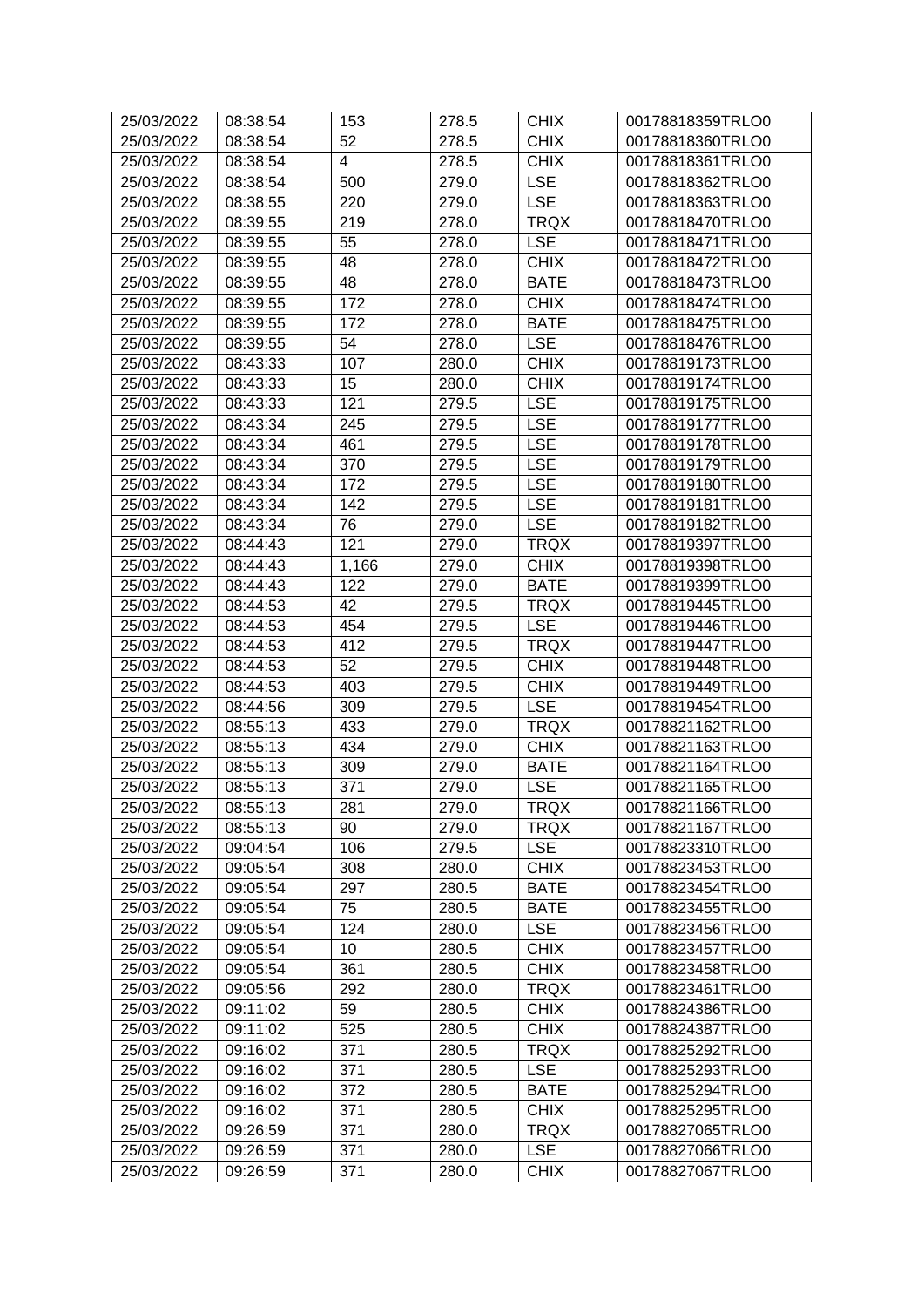| 25/03/2022 | 09:26:59 | 372            | 280.0 | <b>BATE</b> | 00178827068TRLO0 |
|------------|----------|----------------|-------|-------------|------------------|
| 25/03/2022 | 09:27:01 | 123            | 279.5 | <b>BATE</b> | 00178827073TRLO0 |
| 25/03/2022 | 09:27:01 | 371            | 279.5 | <b>LSE</b>  | 00178827074TRLO0 |
| 25/03/2022 | 09:27:04 | 371            | 279.5 | <b>TRQX</b> | 00178827084TRLO0 |
| 25/03/2022 | 09:27:04 | 371            | 279.5 | <b>CHIX</b> | 00178827085TRLO0 |
| 25/03/2022 | 09:27:04 | 249            | 279.5 | <b>BATE</b> | 00178827086TRLO0 |
| 25/03/2022 | 09:41:08 | 431            | 279.5 | <b>LSE</b>  | 00178829105TRLO0 |
| 25/03/2022 | 09:41:08 | 310            | 279.5 | <b>BATE</b> | 00178829106TRLO0 |
| 25/03/2022 | 09:41:08 | 310            | 279.5 | <b>CHIX</b> | 00178829107TRLO0 |
| 25/03/2022 | 09:41:08 | $\overline{2}$ | 279.5 | <b>LSE</b>  | 00178829108TRLO0 |
| 25/03/2022 | 10:24:51 | 394            | 280.0 | <b>TRQX</b> | 00178835665TRLO0 |
| 25/03/2022 | 10:24:51 | 741            | 280.0 | <b>BATE</b> | 00178835666TRLO0 |
| 25/03/2022 | 10:24:51 | 38             | 280.0 | <b>TRQX</b> | 00178835667TRLO0 |
| 25/03/2022 | 11:20:11 | 389            | 280.0 | <b>TRQX</b> | 00178843791TRLO0 |
| 25/03/2022 | 11:20:11 | 390            | 280.0 | <b>BATE</b> | 00178843792TRLO0 |
| 25/03/2022 | 11:20:11 | 353            | 280.0 | <b>CHIX</b> | 00178843793TRLO0 |
| 25/03/2022 | 11:20:11 | 353            | 280.0 | <b>LSE</b>  | 00178843794TRLO0 |
| 25/03/2022 | 11:20:11 | 284            | 279.5 | <b>TRQX</b> | 00178843795TRLO0 |
| 25/03/2022 | 11:31:35 | 495            | 280.0 | <b>LSE</b>  | 00178845112TRLO0 |
| 25/03/2022 | 11:31:35 | 459            | 280.0 | <b>CHIX</b> | 00178845113TRLO0 |
| 25/03/2022 | 11:31:35 | 36             | 280.0 | <b>CHIX</b> | 00178845114TRLO0 |
| 25/03/2022 | 11:31:35 | 390            | 280.0 | <b>BATE</b> | 00178845115TRLO0 |
| 25/03/2022 | 11:31:35 | 105            | 280.0 | <b>TRQX</b> | 00178845116TRLO0 |
| 25/03/2022 | 11:31:35 | 591            | 280.0 | <b>LSE</b>  | 00178845117TRLO0 |
| 25/03/2022 | 11:31:35 | 44             | 280.0 | <b>BATE</b> | 00178845118TRLO0 |
| 25/03/2022 | 11:39:36 | 170            | 280.0 | <b>CHIX</b> | 00178846036TRLO0 |
| 25/03/2022 | 11:39:36 | 372            | 280.0 | <b>BATE</b> | 00178846038TRLO0 |
| 25/03/2022 | 11:39:36 | 201            | 280.0 | <b>CHIX</b> | 00178846039TRLO0 |
| 25/03/2022 | 11:39:36 | 371            | 280.0 | <b>TRQX</b> | 00178846035TRLO0 |
| 25/03/2022 | 11:39:36 | 371            | 280.0 | <b>LSE</b>  | 00178846037TRLO0 |
| 25/03/2022 | 11:39:40 | 456            | 279.5 | <b>TRQX</b> | 00178846045TRLO0 |
| 25/03/2022 | 11:39:40 | 456            | 279.5 | <b>LSE</b>  | 00178846046TRLO0 |
| 25/03/2022 | 12:06:01 | 343            | 280.0 | <b>CHIX</b> | 00178849463TRLO0 |
| 25/03/2022 | 12:06:01 | 343            | 280.0 | <b>BATE</b> | 00178849464TRLO0 |
| 25/03/2022 | 12:06:01 | 399            | 280.0 | <b>LSE</b>  | 00178849465TRLO0 |
| 25/03/2022 | 12:45:59 | 343            | 280.0 | TRQX        | 00178854654TRLO0 |
| 25/03/2022 | 12:45:59 | 400            | 280.0 | <b>CHIX</b> | 00178854655TRLO0 |
| 25/03/2022 | 12:45:59 | 371            | 280.0 | <b>LSE</b>  | 00178854656TRLO0 |
| 25/03/2022 | 12:45:59 | 371            | 280.0 | <b>BATE</b> | 00178854657TRLO0 |
| 25/03/2022 | 12:46:12 | 371            | 279.5 | <b>LSE</b>  | 00178854716TRLO0 |
| 25/03/2022 | 12:46:12 | 371            | 279.5 | <b>TRQX</b> | 00178854717TRLO0 |
| 25/03/2022 | 12:46:12 | 290            | 279.5 | <b>BATE</b> | 00178854718TRLO0 |
| 25/03/2022 | 12:46:12 | 362            | 279.5 | <b>CHIX</b> | 00178854719TRLO0 |
| 25/03/2022 | 12:46:12 | 81             | 279.5 | <b>BATE</b> | 00178854720TRLO0 |
| 25/03/2022 | 12:46:12 | 10             | 279.5 | <b>CHIX</b> | 00178854721TRLO0 |
| 25/03/2022 | 13:30:32 | 229            | 280.5 | <b>TRQX</b> | 00178863284TRLO0 |
| 25/03/2022 | 13:30:32 | 23             | 280.5 | <b>LSE</b>  | 00178863285TRLO0 |
| 25/03/2022 | 13:30:32 | 230            | 280.5 | <b>CHIX</b> | 00178863286TRLO0 |
| 25/03/2022 | 13:30:32 | 48             | 280.5 | <b>BATE</b> | 00178863287TRLO0 |
| 25/03/2022 | 13:30:32 | 59             | 280.5 | <b>LSE</b>  | 00178863288TRLO0 |
| 25/03/2022 | 13:30:32 | 182            | 280.5 | <b>BATE</b> | 00178863289TRLO0 |
| 25/03/2022 | 13:30:32 | 148            | 280.5 | <b>LSE</b>  | 00178863290TRLO0 |
| 25/03/2022 | 13:30:32 | 152            | 280.5 | <b>BATE</b> | 00178863291TRLO0 |
|            |          |                |       |             |                  |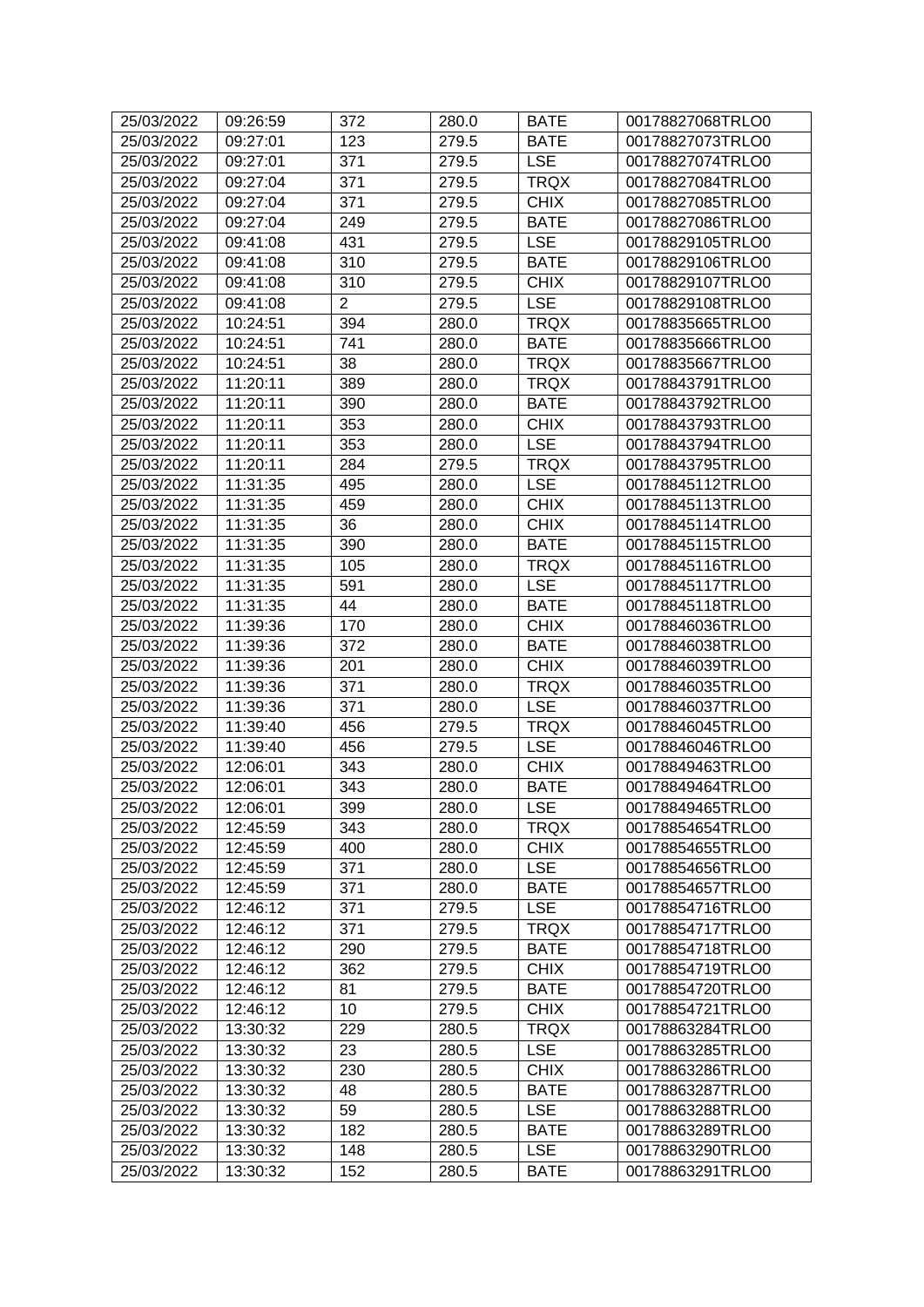| 25/03/2022 | 13:36:11 | 299              | 281.5 | <b>TRQX</b> | 00178866114TRLO0 |
|------------|----------|------------------|-------|-------------|------------------|
| 25/03/2022 | 13:36:11 | 20               | 281.5 | <b>TRQX</b> | 00178866115TRLO0 |
| 25/03/2022 | 13:47:07 | 293              | 282.5 | <b>LSE</b>  | 00178870079TRLO0 |
| 25/03/2022 | 13:47:07 | 38               | 282.5 | <b>LSE</b>  | 00178870080TRLO0 |
| 25/03/2022 | 14:21:20 | 495              | 281.5 | <b>TRQX</b> | 00178881297TRLO0 |
| 25/03/2022 | 14:21:20 | 495              | 281.5 | <b>LSE</b>  | 00178881298TRLO0 |
| 25/03/2022 | 14:21:20 | 206              | 281.5 | <b>CHIX</b> | 00178881299TRLO0 |
| 25/03/2022 | 14:21:20 | 289              | 281.5 | <b>CHIX</b> | 00178881300TRLO0 |
| 25/03/2022 | 14:21:21 | 495              | 282.5 | <b>LSE</b>  | 00178881303TRLO0 |
| 25/03/2022 | 14:21:24 | 181              | 282.5 | <b>LSE</b>  | 00178881324TRLO0 |
| 25/03/2022 | 14:21:24 | 97               | 282.5 | <b>LSE</b>  | 00178881325TRLO0 |
| 25/03/2022 | 14:21:35 | 495              | 282.0 | <b>CHIX</b> | 00178881465TRLO0 |
| 25/03/2022 | 14:21:35 | 495              | 282.0 | <b>BATE</b> | 00178881466TRLO0 |
| 25/03/2022 | 14:21:36 | 371              | 282.0 | <b>LSE</b>  | 00178881471TRLO0 |
| 25/03/2022 | 14:21:36 | 29               | 282.5 | <b>CHIX</b> | 00178881472TRLO0 |
| 25/03/2022 | 14:21:36 | $\overline{3}42$ | 282.5 | <b>CHIX</b> | 00178881473TRLO0 |
| 25/03/2022 | 14:21:37 | 371              | 282.0 | <b>LSE</b>  | 00178881475TRLO0 |
| 25/03/2022 | 14:21:38 | 6                | 282.0 | <b>CHIX</b> | 00178881482TRLO0 |
| 25/03/2022 | 14:21:38 | 211              | 282.0 | <b>CHIX</b> | 00178881483TRLO0 |
| 25/03/2022 | 14:21:38 | 154              | 282.0 | <b>CHIX</b> | 00178881484TRLO0 |
| 25/03/2022 | 14:21:38 | 371              | 282.5 | <b>LSE</b>  | 00178881485TRLO0 |
| 25/03/2022 | 14:21:39 | $\overline{2}$   | 282.5 | <b>BATE</b> | 00178881491TRLO0 |
| 25/03/2022 | 14:21:39 | 105              | 282.5 | <b>BATE</b> | 00178881492TRLO0 |
| 25/03/2022 | 14:21:39 | 177              | 282.5 | <b>BATE</b> | 00178881493TRLO0 |
| 25/03/2022 | 14:21:39 | 136              | 282.5 | <b>BATE</b> | 00178881494TRLO0 |
| 25/03/2022 | 14:21:39 | 140              | 282.5 | <b>LSE</b>  | 00178881495TRLO0 |
| 25/03/2022 | 14:21:39 | 231              | 282.5 | <b>LSE</b>  | 00178881496TRLO0 |
| 25/03/2022 | 14:22:02 | 99               | 281.5 | <b>TRQX</b> | 00178881716TRLO0 |
| 25/03/2022 | 14:22:02 | 369              | 281.5 | <b>CHIX</b> | 00178881718TRLO0 |
| 25/03/2022 | 14:22:02 | 372              | 281.5 | <b>BATE</b> | 00178881719TRLO0 |
| 25/03/2022 | 14:22:02 | 228              | 281.5 | <b>TRQX</b> | 00178881720TRLO0 |
| 25/03/2022 | 14:22:02 | 72               | 281.5 | <b>TRQX</b> | 00178881722TRLO0 |
| 25/03/2022 | 14:22:02 | 299              | 281.5 | <b>TRQX</b> | 00178881724TRLO0 |
| 25/03/2022 | 14:22:02 | $\overline{2}$   | 281.5 | <b>CHIX</b> | 00178881721TRLO0 |
| 25/03/2022 | 14:22:03 | 46               | 281.0 | <b>LSE</b>  | 00178881731TRLO0 |
| 25/03/2022 | 14:22:03 | 694              | 281.0 | <b>LSE</b>  | 00178881732TRLO0 |
| 25/03/2022 | 14:22:03 | 371              | 280.5 | LSE         | 00178881733TRLO0 |
| 25/03/2022 | 14:22:03 | 151              | 280.5 | <b>BATE</b> | 00178881734TRLO0 |
| 25/03/2022 | 14:23:34 | 371              | 280.5 | <b>TRQX</b> | 00178882325TRLO0 |
| 25/03/2022 | 14:23:34 | 371              | 280.5 | <b>LSE</b>  | 00178882326TRLO0 |
| 25/03/2022 | 14:23:34 | 372              | 280.5 | <b>BATE</b> | 00178882327TRLO0 |
| 25/03/2022 | 14:23:34 | 371              | 280.5 | <b>CHIX</b> | 00178882328TRLO0 |
| 25/03/2022 | 14:33:06 | 371              | 280.0 | <b>TRQX</b> | 00178885757TRLO0 |
| 25/03/2022 | 14:33:06 | 371              | 280.0 | <b>CHIX</b> | 00178885758TRLO0 |
| 25/03/2022 | 14:33:06 | 372              | 280.0 | <b>BATE</b> | 00178885759TRLO0 |
| 25/03/2022 | 14:33:06 | 267              | 280.0 | <b>LSE</b>  | 00178885760TRLO0 |
| 25/03/2022 | 14:33:06 | 104              | 280.0 | <b>LSE</b>  | 00178885761TRLO0 |
| 25/03/2022 | 14:33:20 | 7                | 280.5 | <b>BATE</b> | 00178885856TRLO0 |
| 25/03/2022 | 14:33:20 | 371              | 280.5 | <b>TRQX</b> | 00178885855TRLO0 |
| 25/03/2022 | 14:33:20 | 371              | 280.5 | <b>CHIX</b> | 00178885857TRLO0 |
| 25/03/2022 | 14:33:20 | 371              | 280.5 | <b>LSE</b>  | 00178885858TRLO0 |
| 25/03/2022 | 14:33:20 | 365              | 280.5 | <b>BATE</b> | 00178885859TRLO0 |
| 25/03/2022 | 14:48:21 | 772              | 281.0 | <b>CHIX</b> | 00178891738TRLO0 |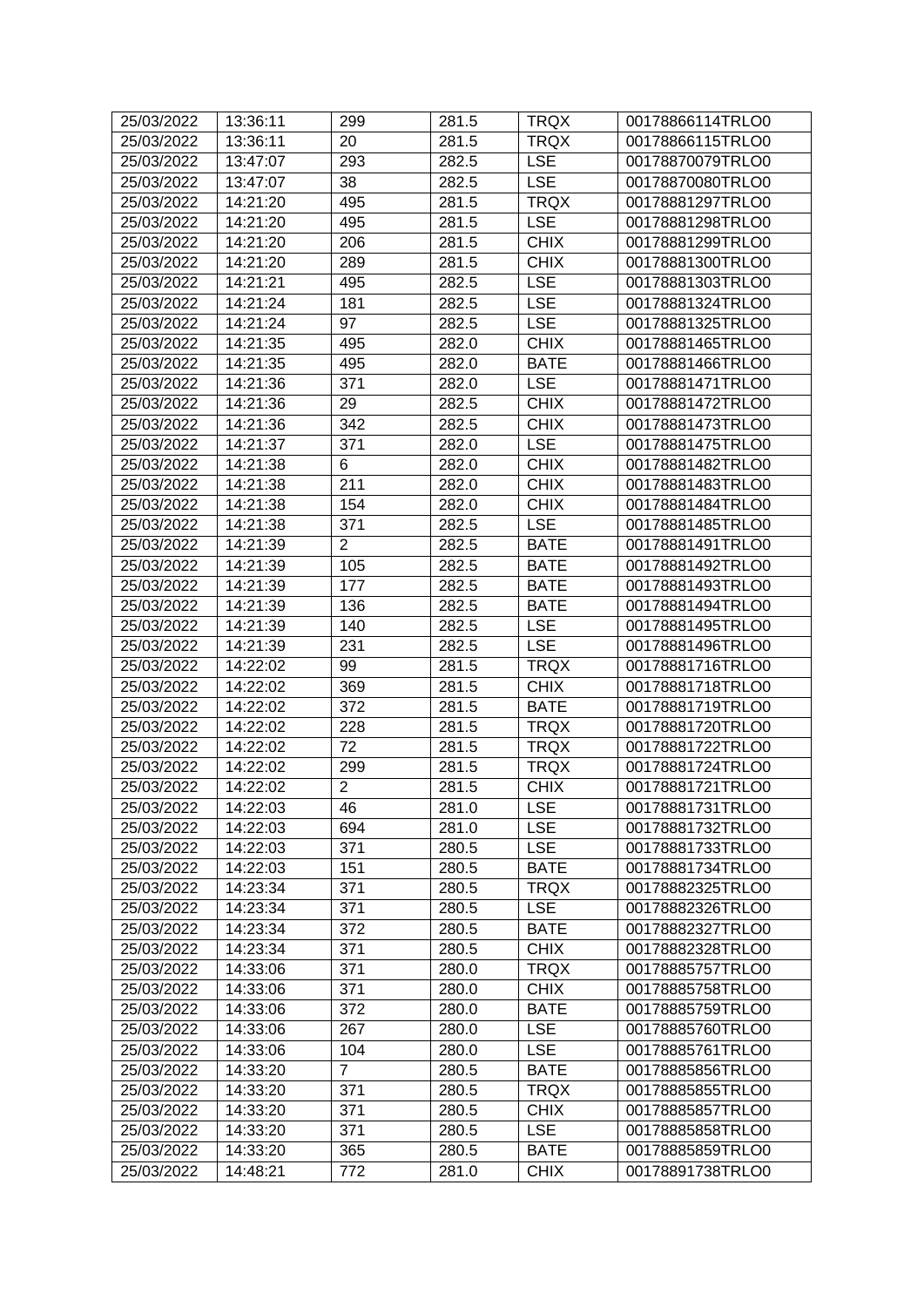| 25/03/2022 | 14:48:26 | 495             | 281.5 | <b>CHIX</b> | 00178891763TRLO0 |
|------------|----------|-----------------|-------|-------------|------------------|
| 25/03/2022 | 14:48:26 | 297             | 281.5 | <b>BATE</b> | 00178891764TRLO0 |
| 25/03/2022 | 14:48:26 | 198             | 281.5 | <b>BATE</b> | 00178891765TRLO0 |
| 25/03/2022 | 14:48:26 | 300             | 281.5 | <b>LSE</b>  | 00178891766TRLO0 |
| 25/03/2022 | 14:48:26 | 195             | 281.5 | <b>LSE</b>  | 00178891767TRLO0 |
| 25/03/2022 | 14:48:26 | 320             | 281.5 | <b>CHIX</b> | 00178891768TRLO0 |
| 25/03/2022 | 14:48:26 | 76              | 281.5 | <b>CHIX</b> | 00178891769TRLO0 |
| 25/03/2022 | 14:48:26 | 177             | 281.5 | <b>TRQX</b> | 00178891770TRLO0 |
| 25/03/2022 | 14:48:26 | 219             | 281.5 | <b>TRQX</b> | 00178891771TRLO0 |
| 25/03/2022 | 14:48:27 | 25              | 281.5 | <b>TRQX</b> | 00178891778TRLO0 |
| 25/03/2022 | 14:48:27 | 671             | 281.5 | <b>TRQX</b> | 00178891779TRLO0 |
| 25/03/2022 | 14:48:27 | 355             | 281.0 | <b>LSE</b>  | 00178891780TRLO0 |
| 25/03/2022 | 14:48:27 | 255             | 281.5 | <b>CHIX</b> | 00178891781TRLO0 |
| 25/03/2022 | 14:48:29 | 50              | 281.5 | <b>TRQX</b> | 00178891802TRLO0 |
| 25/03/2022 | 14:48:29 | $\overline{2}$  | 281.5 | <b>TRQX</b> | 00178891803TRLO0 |
| 25/03/2022 | 14:48:29 | 371             | 281.5 | <b>LSE</b>  | 00178891804TRLO0 |
| 25/03/2022 | 14:48:29 | 228             | 282.0 | <b>TRQX</b> | 00178891805TRLO0 |
| 25/03/2022 | 14:48:29 | 143             | 282.0 | <b>TRQX</b> | 00178891806TRLO0 |
| 25/03/2022 | 14:48:30 | 5               | 282.0 | <b>BATE</b> | 00178891818TRLO0 |
| 25/03/2022 | 14:48:30 | 305             | 282.0 | <b>BATE</b> | 00178891819TRLO0 |
| 25/03/2022 | 14:48:30 | 62              | 282.0 | <b>BATE</b> | 00178891820TRLO0 |
| 25/03/2022 | 14:48:40 | 371             | 281.0 | <b>TRQX</b> | 00178891892TRLO0 |
| 25/03/2022 | 14:48:40 | 371             | 281.0 | <b>LSE</b>  | 00178891893TRLO0 |
| 25/03/2022 | 14:48:40 | 15              | 281.0 | <b>CHIX</b> | 00178891894TRLO0 |
| 25/03/2022 | 14:48:40 | 13              | 281.0 | <b>BATE</b> | 00178891895TRLO0 |
| 25/03/2022 | 14:48:40 | 356             | 281.0 | <b>CHIX</b> | 00178891896TRLO0 |
| 25/03/2022 | 14:48:40 | 35              | 281.0 | <b>BATE</b> | 00178891897TRLO0 |
| 25/03/2022 | 14:48:41 | 371             | 281.0 | <b>TRQX</b> | 00178891901TRLO0 |
| 25/03/2022 | 14:48:41 | 47              | 281.0 | <b>BATE</b> | 00178891902TRLO0 |
| 25/03/2022 | 14:48:41 | 325             | 281.0 | <b>BATE</b> | 00178891903TRLO0 |
| 25/03/2022 | 14:51:15 | 371             | 280.5 | <b>LSE</b>  | 00178892887TRLO0 |
| 25/03/2022 | 14:51:15 | 371             | 280.5 | <b>TRQX</b> | 00178892888TRLO0 |
| 25/03/2022 | 14:51:15 | 371             | 280.5 | <b>CHIX</b> | 00178892889TRLO0 |
| 25/03/2022 | 14:51:15 | 372             | 280.5 | <b>BATE</b> | 00178892890TRLO0 |
| 25/03/2022 | 14:51:15 | 10 <sup>°</sup> | 280.0 | <b>LSE</b>  | 00178892891TRLO0 |
| 25/03/2022 | 14:51:15 | 105             | 280.0 | <b>TRQX</b> | 00178892892TRLO0 |
| 25/03/2022 | 14:51:18 | 266             | 280.5 | <b>TRQX</b> | 00178892897TRLO0 |
| 25/03/2022 | 14:51:18 | 429             | 280.5 | <b>CHIX</b> | 00178892898TRLO0 |
| 25/03/2022 | 14:51:18 | 282             | 280.5 | <b>LSE</b>  | 00178892899TRLO0 |
| 25/03/2022 | 14:51:18 | 250             | 280.5 | <b>BATE</b> | 00178892900TRLO0 |
|            |          |                 | 280.5 |             |                  |
| 25/03/2022 | 14:51:18 | 79              |       | <b>LSE</b>  | 00178892901TRLO0 |
| 25/03/2022 | 14:51:18 | 179             | 280.5 | <b>BATE</b> | 00178892902TRLO0 |
| 25/03/2022 | 14:52:02 | 371             | 280.0 | <b>TRQX</b> | 00178893111TRLO0 |
| 25/03/2022 | 14:52:02 | 371             | 280.0 | <b>LSE</b>  | 00178893112TRLO0 |
| 25/03/2022 | 14:52:02 | 371             | 280.0 | <b>CHIX</b> | 00178893113TRLO0 |
| 25/03/2022 | 14:52:02 | 372             | 280.0 | <b>BATE</b> | 00178893114TRLO0 |
| 25/03/2022 | 14:52:03 | 371             | 280.0 | <b>TRQX</b> | 00178893138TRLO0 |
| 25/03/2022 | 14:52:03 | 1               | 280.0 | LSE         | 00178893139TRLO0 |
| 25/03/2022 | 14:52:03 | 370             | 280.0 | <b>LSE</b>  | 00178893140TRLO0 |
| 25/03/2022 | 14:52:06 | 371             | 280.0 | <b>TRQX</b> | 00178893153TRLO0 |
| 25/03/2022 | 14:52:06 | 372             | 280.0 | <b>BATE</b> | 00178893155TRLO0 |
| 25/03/2022 | 14:52:06 | 113             | 280.0 | <b>CHIX</b> | 00178893156TRLO0 |
| 25/03/2022 | 14:52:06 | 16              | 280.0 | <b>BATE</b> | 00178893157TRLO0 |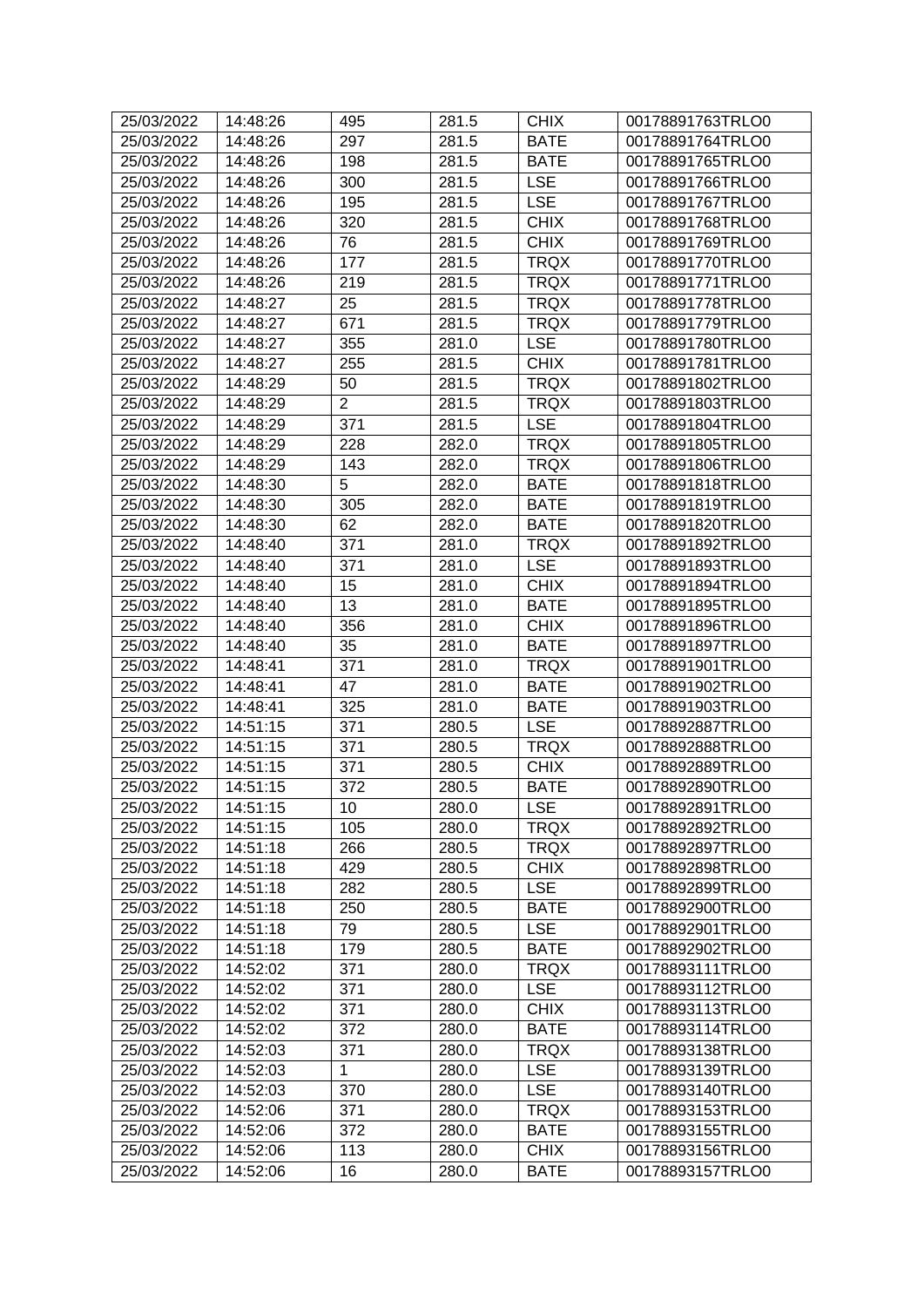| 25/03/2022 | 14:52:06 | 9               | 280.0 | <b>BATE</b> | 00178893158TRLO0 |
|------------|----------|-----------------|-------|-------------|------------------|
| 25/03/2022 | 14:52:17 | 26              | 280.0 | <b>BATE</b> | 00178893222TRLO0 |
| 25/03/2022 | 14:52:17 | 9               | 280.0 | <b>BATE</b> | 00178893223TRLO0 |
| 25/03/2022 | 14:52:17 | 37              | 280.0 | <b>BATE</b> | 00178893224TRLO0 |
| 25/03/2022 | 14:52:17 | 11              | 280.0 | <b>BATE</b> | 00178893225TRLO0 |
| 25/03/2022 | 14:52:17 | 21              | 280.0 | <b>BATE</b> | 00178893226TRLO0 |
| 25/03/2022 | 14:52:19 | 336             | 280.0 | <b>LSE</b>  | 00178893235TRLO0 |
| 25/03/2022 | 14:52:19 | 265             | 280.0 | <b>TRQX</b> | 00178893236TRLO0 |
| 25/03/2022 | 14:52:19 | 243             | 280.0 | <b>BATE</b> | 00178893237TRLO0 |
| 25/03/2022 | 14:52:19 | 106             | 280.0 | <b>TRQX</b> | 00178893238TRLO0 |
| 25/03/2022 | 14:52:19 | 258             | 280.0 | <b>CHIX</b> | 00178893239TRLO0 |
| 25/03/2022 | 14:52:19 | 35              | 280.0 | <b>LSE</b>  | 00178893240TRLO0 |
| 25/03/2022 | 14:52:19 | 300             | 280.0 | <b>TRQX</b> | 00178893241TRLO0 |
| 25/03/2022 | 14:56:02 | 371             | 280.0 | <b>TRQX</b> | 00178894441TRLO0 |
| 25/03/2022 | 14:56:02 | 371             | 280.0 | <b>LSE</b>  | 00178894442TRLO0 |
| 25/03/2022 | 14:56:02 | 371             | 280.0 | <b>CHIX</b> | 00178894443TRLO0 |
| 25/03/2022 | 14:56:02 | 372             | 280.0 | <b>BATE</b> | 00178894444TRLO0 |
| 25/03/2022 | 14:56:07 | 372             | 280.0 | <b>BATE</b> | 00178894475TRLO0 |
| 25/03/2022 | 14:56:07 | 371             | 280.0 | <b>CHIX</b> | 00178894476TRLO0 |
| 25/03/2022 | 14:56:07 | 371             | 280.0 | <b>TRQX</b> | 00178894477TRLO0 |
| 25/03/2022 | 14:56:07 | 145             | 280.0 | <b>LSE</b>  | 00178894478TRLO0 |
| 25/03/2022 | 15:00:54 | 371             | 280.0 | <b>TRQX</b> | 00178896255TRLO0 |
| 25/03/2022 | 15:00:54 | 287             | 280.0 | <b>LSE</b>  | 00178896256TRLO0 |
| 25/03/2022 | 15:00:54 | 372             | 280.0 | <b>BATE</b> | 00178896257TRLO0 |
| 25/03/2022 | 15:00:54 | 371             | 280.0 | <b>CHIX</b> | 00178896258TRLO0 |
| 25/03/2022 | 15:00:54 | 84              | 280.0 | <b>LSE</b>  | 00178896259TRLO0 |
| 25/03/2022 | 15:00:56 | 607             | 280.0 | <b>TRQX</b> | 00178896267TRLO0 |
| 25/03/2022 | 15:00:57 | 1               | 280.5 | <b>CHIX</b> | 00178896275TRLO0 |
| 25/03/2022 | 15:00:57 | 275             | 280.5 | <b>CHIX</b> | 00178896276TRLO0 |
| 25/03/2022 | 15:00:58 | 14              | 280.0 | <b>LSE</b>  | 00178896282TRLO0 |
| 25/03/2022 | 15:00:58 | 276             | 280.0 | <b>BATE</b> | 00178896283TRLO0 |
| 25/03/2022 | 15:01:02 | 261             | 280.0 | <b>LSE</b>  | 00178896304TRLO0 |
| 25/03/2022 | 15:01:02 | 607             | 280.5 | <b>TRQX</b> | 00178896305TRLO0 |
| 25/03/2022 | 15:01:06 | 276             | 280.5 | <b>BATE</b> | 00178896316TRLO0 |
| 25/03/2022 | 15:04:08 | 10 <sub>1</sub> | 280.0 | <b>TRQX</b> | 00178897295TRLO0 |
| 25/03/2022 | 15:04:08 | 275             | 280.0 | <b>LSE</b>  | 00178897296TRLO0 |
| 25/03/2022 | 15:04:08 | 41              | 280.0 | <b>TRQX</b> | 00178897297TRLO0 |
| 25/03/2022 | 15:04:08 | 607             | 280.0 | <b>TRQX</b> | 00178897298TRLO0 |
| 25/03/2022 | 15:04:08 | 35              | 280.0 | <b>CHIX</b> | 00178897299TRLO0 |
| 25/03/2022 | 15:04:08 | 241             | 280.0 | <b>CHIX</b> | 00178897300TRLO0 |
| 25/03/2022 | 15:04:09 | 301             | 279.5 | <b>LSE</b>  | 00178897301TRLO0 |
| 25/03/2022 | 15:04:09 | 86              | 279.5 | <b>BATE</b> | 00178897302TRLO0 |
| 25/03/2022 | 15:04:11 | 423             | 280.0 | <b>TRQX</b> | 00178897312TRLO0 |
| 25/03/2022 | 15:04:11 | 424             | 280.0 | <b>CHIX</b> | 00178897313TRLO0 |
| 25/03/2022 | 15:04:11 | 215             | 280.0 | <b>BATE</b> | 00178897314TRLO0 |
| 25/03/2022 | 15:04:11 | 423             | 280.0 | <b>LSE</b>  | 00178897315TRLO0 |
| 25/03/2022 | 15:04:20 | 371             | 279.5 | <b>TRQX</b> | 00178897381TRLO0 |
| 25/03/2022 | 15:04:20 | 372             | 279.5 | <b>BATE</b> | 00178897382TRLO0 |
| 25/03/2022 | 15:04:20 | 371             | 279.5 | <b>LSE</b>  | 00178897383TRLO0 |
| 25/03/2022 | 15:04:20 | 371             | 279.5 | <b>CHIX</b> | 00178897384TRLO0 |
| 25/03/2022 | 15:04:20 | 371             | 279.0 | <b>TRQX</b> | 00178897385TRLO0 |
| 25/03/2022 | 15:04:20 | 55              | 279.0 | <b>BATE</b> | 00178897386TRLO0 |
| 25/03/2022 | 15:04:20 | 317             | 279.0 | <b>BATE</b> | 00178897387TRLO0 |
|            |          |                 |       |             |                  |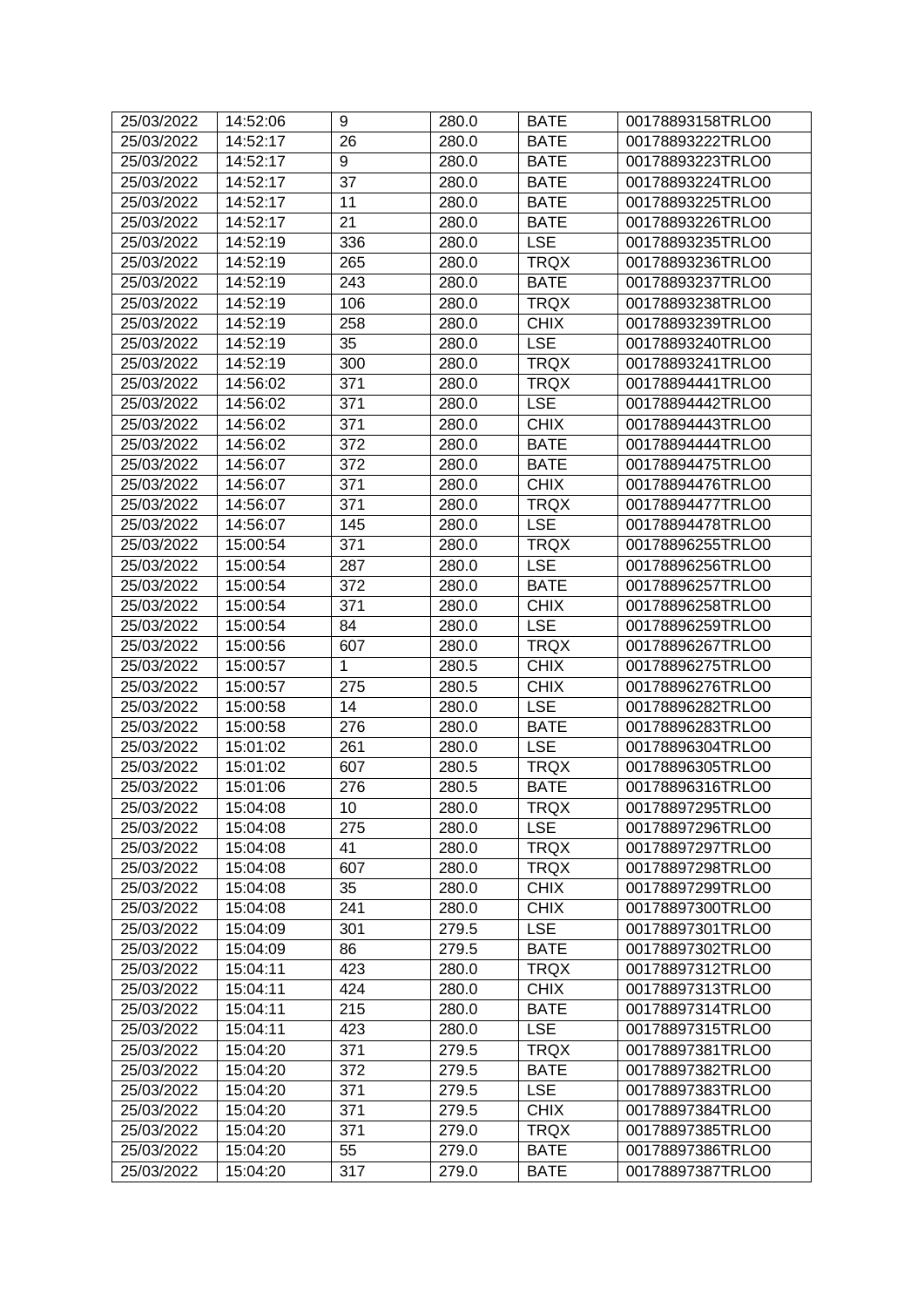| 25/03/2022 | 15:04:47 | 371 | 278.5 | <b>TRQX</b> | 00178897499TRLO0 |
|------------|----------|-----|-------|-------------|------------------|
| 25/03/2022 | 15:04:47 | 371 | 278.5 | <b>LSE</b>  | 00178897500TRLO0 |
| 25/03/2022 | 15:04:47 | 372 | 278.5 | <b>BATE</b> | 00178897501TRLO0 |
| 25/03/2022 | 15:04:47 | 371 | 278.5 | <b>CHIX</b> | 00178897502TRLO0 |
| 25/03/2022 | 15:05:52 | 180 | 277.0 | <b>LSE</b>  | 00178897855TRLO0 |
| 25/03/2022 | 15:05:52 | 191 | 277.0 | <b>LSE</b>  | 00178897856TRLO0 |
| 25/03/2022 | 15:08:15 | 99  | 278.5 | <b>TRQX</b> | 00178898797TRLO0 |
| 25/03/2022 | 15:08:15 | 272 | 278.5 | <b>TRQX</b> | 00178898798TRLO0 |
| 25/03/2022 | 15:08:15 | 371 | 278.5 | <b>CHIX</b> | 00178898799TRLO0 |
| 25/03/2022 | 15:08:15 | 372 | 278.5 | <b>BATE</b> | 00178898800TRLO0 |
| 25/03/2022 | 15:13:19 | 276 | 278.5 | <b>TRQX</b> | 00178900855TRLO0 |
| 25/03/2022 | 15:13:19 | 95  | 278.5 | <b>TRQX</b> | 00178900856TRLO0 |
| 25/03/2022 | 15:13:19 | 371 | 278.5 | <b>LSE</b>  | 00178900857TRLO0 |
| 25/03/2022 | 15:13:19 | 372 | 278.5 | <b>BATE</b> | 00178900858TRLO0 |
| 25/03/2022 | 15:13:19 | 165 | 278.5 | <b>CHIX</b> | 00178900859TRLO0 |
| 25/03/2022 | 15:13:19 | 206 | 278.5 | <b>CHIX</b> | 00178900860TRLO0 |
| 25/03/2022 | 15:30:53 | 120 | 279.0 | <b>TRQX</b> | 00178908252TRLO0 |
| 25/03/2022 | 15:30:53 | 371 | 279.0 | <b>LSE</b>  | 00178908253TRLO0 |
| 25/03/2022 | 15:30:53 | 251 | 279.0 | <b>TRQX</b> | 00178908254TRLO0 |
| 25/03/2022 | 15:30:53 | 366 | 279.0 | <b>CHIX</b> | 00178908255TRLO0 |
| 25/03/2022 | 15:30:53 | 294 | 279.0 | <b>BATE</b> | 00178908256TRLO0 |
| 25/03/2022 | 15:30:53 | 5   | 279.0 | <b>CHIX</b> | 00178908257TRLO0 |
| 25/03/2022 | 15:30:53 | 78  | 279.0 | <b>BATE</b> | 00178908258TRLO0 |
| 25/03/2022 | 15:31:04 | 371 | 278.5 | <b>LSE</b>  | 00178908305TRLO0 |
| 25/03/2022 | 15:42:18 | 372 | 279.0 | <b>BATE</b> | 00178912476TRLO0 |
| 25/03/2022 | 15:42:18 | 371 | 279.0 | <b>TRQX</b> | 00178912475TRLO0 |
| 25/03/2022 | 15:42:18 | 371 | 279.0 | <b>CHIX</b> | 00178912477TRLO0 |
| 25/03/2022 | 15:44:17 | 371 | 279.0 | <b>CHIX</b> | 00178913138TRLO0 |
| 25/03/2022 | 15:44:17 | 147 | 279.0 | <b>BATE</b> | 00178913139TRLO0 |
| 25/03/2022 | 15:45:26 | 60  | 279.0 | <b>TRQX</b> | 00178913702TRLO0 |
| 25/03/2022 | 15:45:26 | 37  | 279.0 | <b>BATE</b> | 00178913703TRLO0 |
| 25/03/2022 | 15:51:15 | 322 | 279.5 | <b>LSE</b>  | 00178915817TRLO0 |
| 25/03/2022 | 15:51:15 | 333 | 280.0 | <b>CHIX</b> | 00178915818TRLO0 |
| 25/03/2022 | 15:51:15 | 282 | 280.0 | <b>CHIX</b> | 00178915819TRLO0 |
| 25/03/2022 | 15:52:40 | 127 | 279.0 | <b>CHIX</b> | 00178916451TRLO0 |
| 25/03/2022 | 15:52:57 | 311 | 279.0 | <b>TRQX</b> | 00178916512TRLO0 |
| 25/03/2022 | 15:52:57 | 371 | 279.0 | <b>LSE</b>  | 00178916513TRLO0 |
| 25/03/2022 | 15:52:57 | 188 | 279.0 | <b>BATE</b> | 00178916514TRLO0 |
| 25/03/2022 | 15:52:57 | 488 | 279.0 | <b>CHIX</b> | 00178916515TRLO0 |
| 25/03/2022 | 15:58:36 | 32  | 279.0 | <b>BATE</b> | 00178918727TRLO0 |
| 25/03/2022 | 15:59:27 | 261 | 279.3 | <b>BATE</b> | 00178918963TRLO0 |
| 25/03/2022 | 15:59:52 | 338 | 279.0 | <b>CHIX</b> | 00178919391TRLO0 |
| 25/03/2022 | 15:59:52 | 35  | 279.0 | <b>LSE</b>  | 00178919392TRLO0 |
| 25/03/2022 | 15:59:52 | 404 | 279.0 | <b>TRQX</b> | 00178919393TRLO0 |
| 25/03/2022 | 15:59:52 | 370 | 279.0 | <b>LSE</b>  | 00178919394TRLO0 |
| 25/03/2022 | 15:59:52 | 306 | 279.0 | <b>BATE</b> | 00178919395TRLO0 |
| 25/03/2022 | 16:09:43 | 371 | 278.5 | <b>LSE</b>  | 00178923961TRLO0 |
| 25/03/2022 | 16:09:43 | 372 | 278.5 | <b>BATE</b> | 00178923962TRLO0 |
| 25/03/2022 | 16:09:43 | 371 | 278.5 | <b>CHIX</b> | 00178923964TRLO0 |
| 25/03/2022 | 16:09:43 | 371 | 278.5 | <b>TRQX</b> | 00178923965TRLO0 |
| 25/03/2022 | 16:09:44 | 500 | 279.5 | <b>LSE</b>  | 00178923973TRLO0 |
| 25/03/2022 | 16:09:44 | 126 | 279.5 | <b>LSE</b>  | 00178923974TRLO0 |
| 25/03/2022 | 16:09:44 | 117 | 279.5 | <b>LSE</b>  | 00178923975TRLO0 |
|            |          |     |       |             |                  |